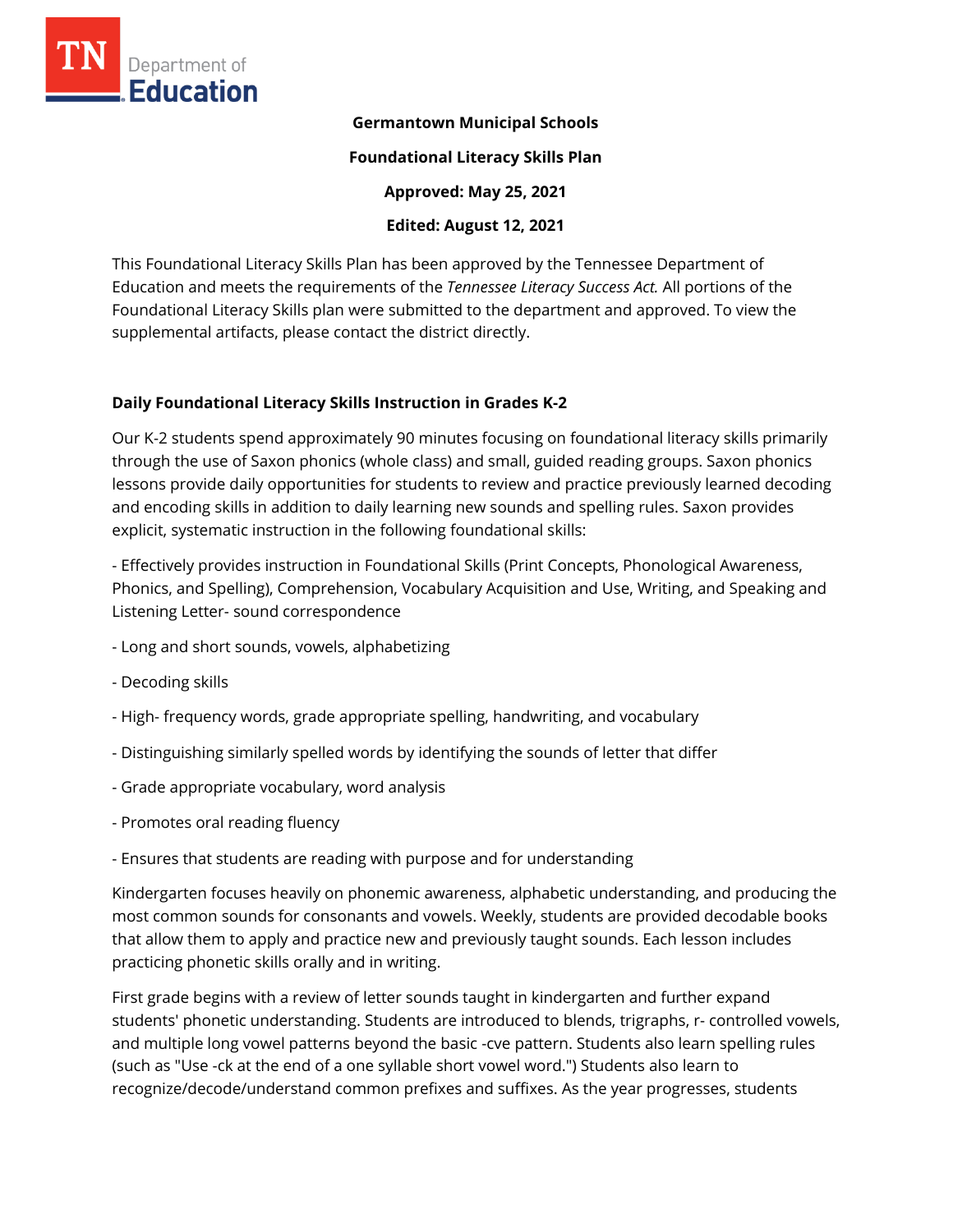Department of Education

begin learning syllable devision rules. Daily lessons begin with phonemic awareness practice. Daily lessons incorporate oral and written practice into the lessons. Decodable books are provided weekly for students to practice introduced phonics skills.

Second grade reviews first grade skills and focuses heavily on syllable division and additional prefix and suffix work. Daily lessons continue reinforcing the phonemic awareness skills previously taught.

At each grade level, students have daily opportunities to apply learned phonics skills through decoding and spelling. "Cold" spelling tests are administered weekly to see if students can apply the skills that have been taught. These tests include sounds/letter combinations learned throughout the year.

Guided reading groups provide time for students to read texts at their appropriate reading levels and apply the learned phonics skills in decoding, fluency, and comprehending texts. Daily opportunities are provided for students to apply their phonetic knowledge and comprehension skills in written responses to texts read and discussed. Various leveled reading texts have been purchased for schools, including Fountas & Pinnell collections.

Our adopted reading curriculum (Wit & Wisdom) includes daily Deep Dives. These fifteen minute lessons primarily focus on grammar skills that support students' speaking and writing.

# **Daily Foundational Literacy Skills Instruction in Grades 3-5**

In grades 3-5, students receive 45-60 minutes of foundational skills instruction daily. Wit & Wisdom deep dives provide daily morphology, vocabulary, and grammar practice that is connected to the texts being read in class. Foundational skills are also developed in the daily guided reading lessons. Through the use of appropriately leveled texts, teachers are able to strengthen students' phonetic skills, fluency, and basic comprehension strategies. Grammar is also embedded in writing. Instead of simply teaching skills in isolation, grammar skills are taught or practiced as a need is seen in students' writing. We have purchased Mountain Language for teachers to use as brief, daily, repetitive reviews of foundational literacy skills.

We continue to use Title funds to provide Orton Gillingham training to all of our ELA teachers in K-5. Those who have attended the intermediate training have a clearer understanding of the importance of morphology and resources to effectively provide systematic and implicit instruction to their students.

### **Approved Instructional Materials for Grades K-2**

Approved waiver for other materials

### **Approved Instructional Materials for Grades 3-5**

Great Minds - 3-5 Wit and Wisdom

### **Additional Information about Instructional Materials**

Each of our K-5 schools has a leveled reading library where teachers can check out books to use during guided reading instruction. Teachers have access to Mountain Language (online), which provides brief, systematic review of foundational skills.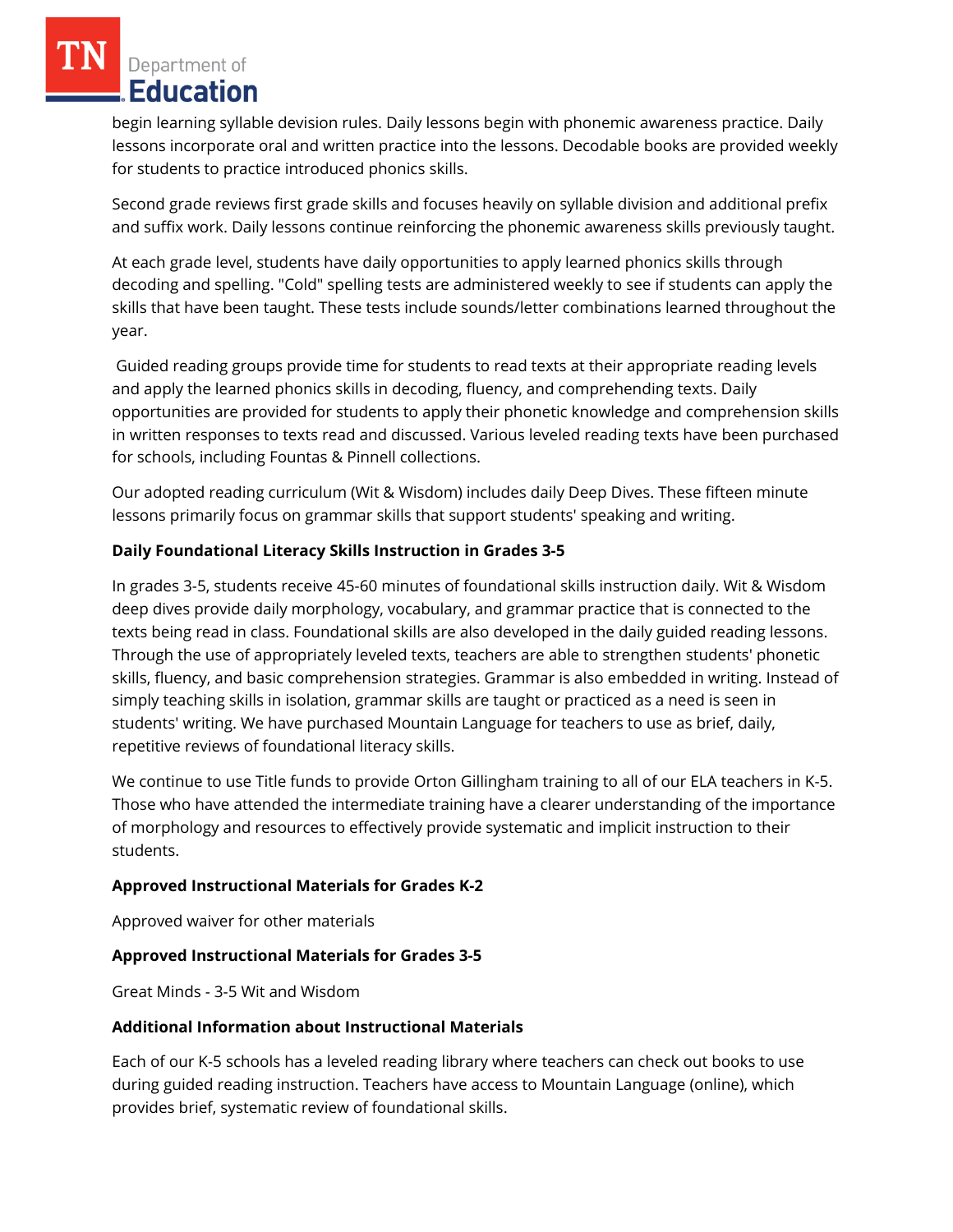Department of **Education** 

**Universal Reading Screener for Grades K-5. This screener complies with RTI<sup>2</sup>and Say Dyslexia requirements.**

Tennessee Universal Reading Screener

### **Intervention Structure and Supports**

In August, students are given a universal screener, to help identify students who have a significant reading deficiency. RTI coaches identify students who score between the 0-25th percentile and complete additional drill-down assessments, such as the PASS, to determine a student's specific skill deficit(s). Students scoring in between the 0-25th percentile are placed into a Tier 2 or Tier 3 intervention group. These small groups meet daily for 45 minutes. Instruction focuses on explicit instruction in the area of deficit. Students also receive a dyslexia screener to determine if they have characteristics of dyslexia. Teachers and interventionists working with these students have completed at least one Orton-Gillingham course and received certification. Each of our K-5 buildings has the complete Fountas and Pinnell LLI kit as an intervention resource. Lexia (online program) is also used to provide specific and differentiated foundational skills support to students receiving intervention. SPIRE is a resource used with our Tier 3 students. Various intervention groups include: phonemic awareness, phonics, fluency, comprehension, and written expression. During the literacy block, teachers also work with students in small groups providing skill support and just right texts to help all of our students become successful readers.

### **Parent Notification Plan/Home Literacy Reports**

After students have completed our universal screener, our RTI coaches notify parents in writing if their child scored in the 0-25th percentile. These notifications provide parents an explanation of the specific skill deficit(s) in which their child will receive focused intervention during the daily RTI period. Parents will be informed of what intervention (curriculum, online program, technique) their child will receive. Parents are also notified concerning the importance of being able to read by the end of 3rd grade. Parents receive an update every 4 1/2 weeks concerning their child's progress following the school's RTI data team meeting. If the student has not demonstrated progress with a particular intervention, the team will determine changes to the student's current interventions. Schools will communicate with parents ways they can support their child's reading journey at home (sight word flashcards, reading to child every night, listening to their child read, rhyming games...) These communications are provided to parents of K-5 students three times a year. Tier 1 teachers also communicate with parents how they can help their child at home with foundational skills and reading in their weekly notes which are posted in Schoology and/ or email.

### **Professional Development Plan**

Professional Development for Teachers: All K-5 teachers will receive foundational skills instruction grounded in a phonics-based approach. Some teachers have attended Orton Gillingham training through IMSE (beginning/intermediate/or both courses). Teachers who have not received OG training will receive phonics-based foundational skills training through one of the following means: Summer 2021 TDOE Early Literacy training, 2021-2022 OG training, or Summer 2022 TDOE Early